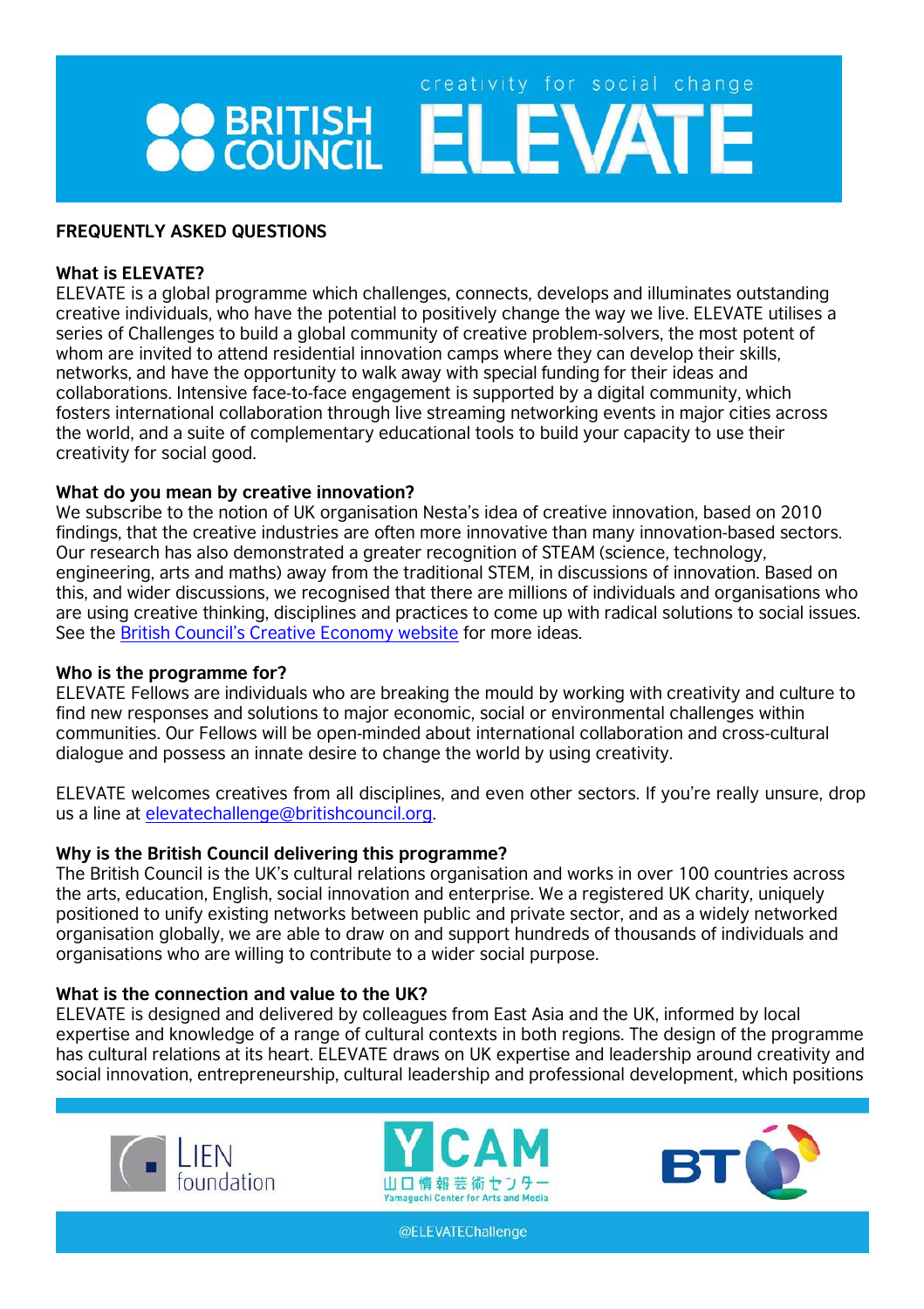## creativity for social change BRITISH EL

the UK as an exemplar of best practice and creates a strong framework for future development of the Fellows' cross-disciplinary sectors in their local countries. In return, UK partners and participants will share in the experiences, expertise and connections of the East-Asian network members.

ELEVATE also invites applications from UK Fellows, resulting in collaboration between East Asia and the UK and the possibility of future projects, exchanges and long-term development opportunities.

#### **How can I get involved?**

The ELEVATE StartWell™ Challenge is an open call, from which the judges will select the 12 ELEVATE Fellows for this year. In the future, we'll be running two Challenges per year as well as two Innovate Camps in Asia, and building a digital network to make sure everyone can stay connected and supported. So join our [mailing list here](https://confirmsubscription.com/h/y/527AEAD4E6A6109F) to stay in the loop.

If you're interested in the Challenge idea, you can also attend a Connect session in April 2015 to hear experts discuss ideas, innovations and challenges; in Sydney, London, Tokyo, Jakarta, Hong Kong and Singapore.

Alternatively, if you're interested in partnering with us to deliver a Challenge or an Innovation Camp, please get in touch.

## **Am I eligible?**

The Challenge is open to individuals, collectives or organisations working in the arts and cultural sector as well as in other fields and sectors of society including academic and educational, environmental, trade and industry, health and social care, etc, given you meet the selection criteria. Applicants can represent the private, public or social sector.

Applications will be accepted from the following countries only in the first year: Australia, Burma, China, Singapore, Japan, Indonesia, Malaysia, New Zealand, Taiwan, Thailand, Vietnam, South Korea, Philippines, and in the UK.

Applicants must be 21 years of age or older at the time of application, and be fluent in English. No exceptions will be made.

#### **How many times can I apply?**

You can apply only once per Challenge. If you do submit more than one application, only your first one will be considered

#### **Can I apply as a collective or on behalf of an organisation?**

We welcome ideas from individuals or from representatives of organisations or collectives. However, only one person per idea submitted will be invited to travel if successful. We suggest you clearly define amongst yourselves before entering who this may be, so as to avoid any issues closer to the Innovation Camp.





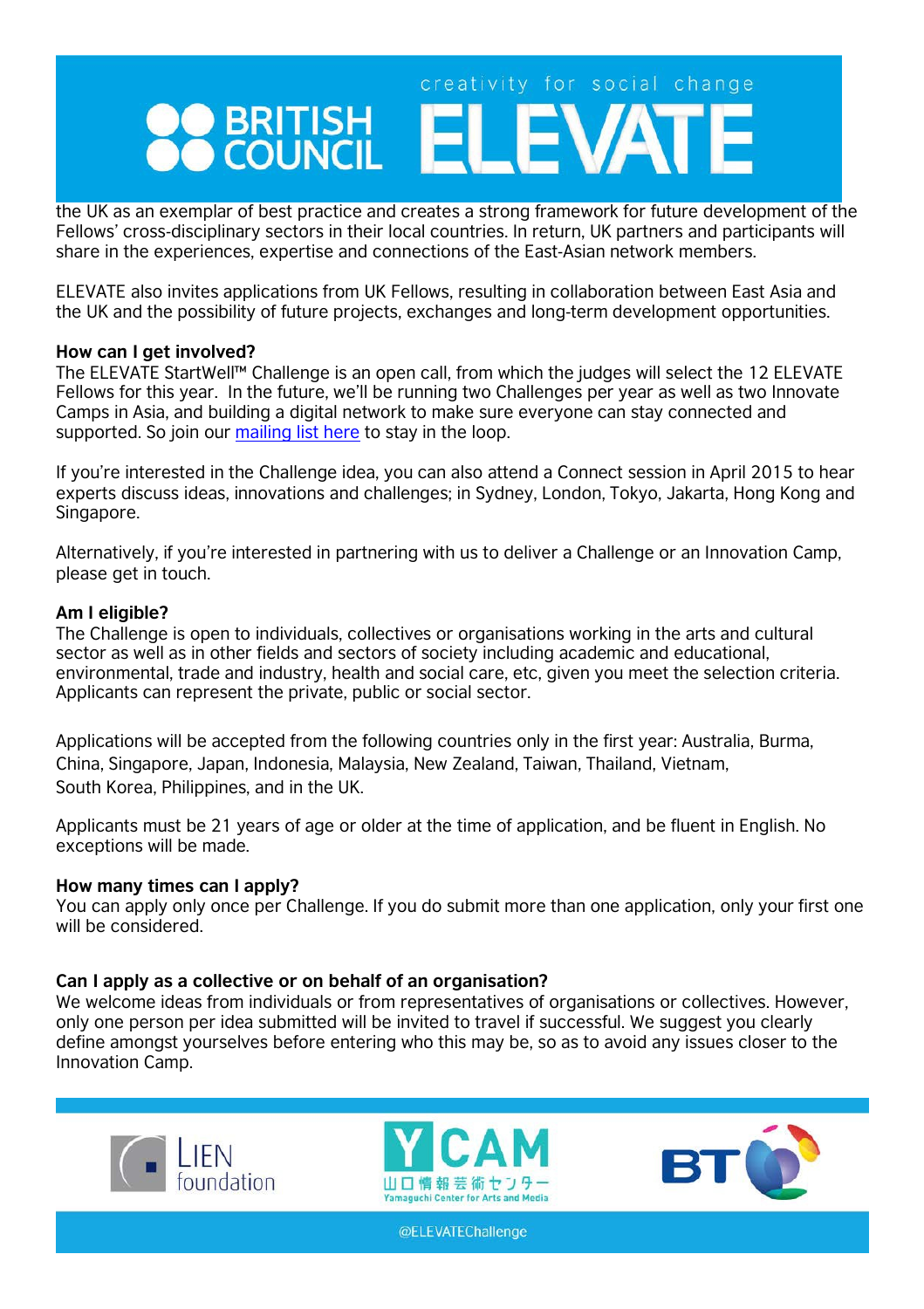# creativity for social change **O BRITISH ELEVAT**

## **What does an ELEVATE Fellow receive?**

As part of the programme, invited Fellows will commit to working collaboratively and regularly share their learning throughout the course of the programme via blogs and social media. In return, Fellows will become part of a high-profile international network, be connected to world-leading experts in the creative innovation field, and can access tailored mentoring and professional development opportunities and unique funding opportunities.

Fellows will receive:

- A one-week intensive with key innovation speakers, leaders and facilitators, plus high profile mentoring and leadership, including accommodation and travel.
- Collaboration opportunities with other innovators and artists from East Asia and the UK. •
- A suite of professional development opportunities with our partners and wider network. •
- Identification as an Alumni Fellow of British Council's first regional innovation movement. •
- Profiling and illumination regionally on multiple British Council and partner platforms. •
- Opportunity to secure Challenge funding for the further development of ideas. •
- A certification from Goldsmiths University and British Council *(on completion of assessment).* •

## **What happens at ELEVATE Innovation Camp?**

In 2015, the camp will take place in Japan. Fellows from East Asia and the UK will be selected to spend four days in Yamaguchi, exploring creative innovation in relation to the Challenge, and a further two days in Tokyo, involved in activities and collaborations engaging local Japanese creatives and communities. The Innovation Camp will highlight the future professional development needs of the Fellows and their networks, and help them to build support around the trajectory of their ideas and social impact through regional exchange. Applicants should be available from February 22 - March 2, including travel dates.

#### **If I apply as part of an organisation, how many of us can attend?**

Only one representative from an organisation or collective can attend the camp.

## **How much does it cost as a Fellow?**

The British Council will cover the cost of air travel to the Innovation Camp location, as well as accommodation for the specified dates and visas, if required. All local costs, including meals that are not provided as part of the Camp, will be borne by the participants. A stipend will not be paid for this period. All ELEVATE professional development costs, such as the Goldsmiths learning, are part of the Fellowship and don't cost a thing!

## **What is the selection process?**

Applications will be shortlisted in the country of entry by a split-assessment team of the British Council and programme partner. Candidates are assessed through a competitive application and nomination process, to bring a diversity of professional knowledge, experience and focus to the programme.





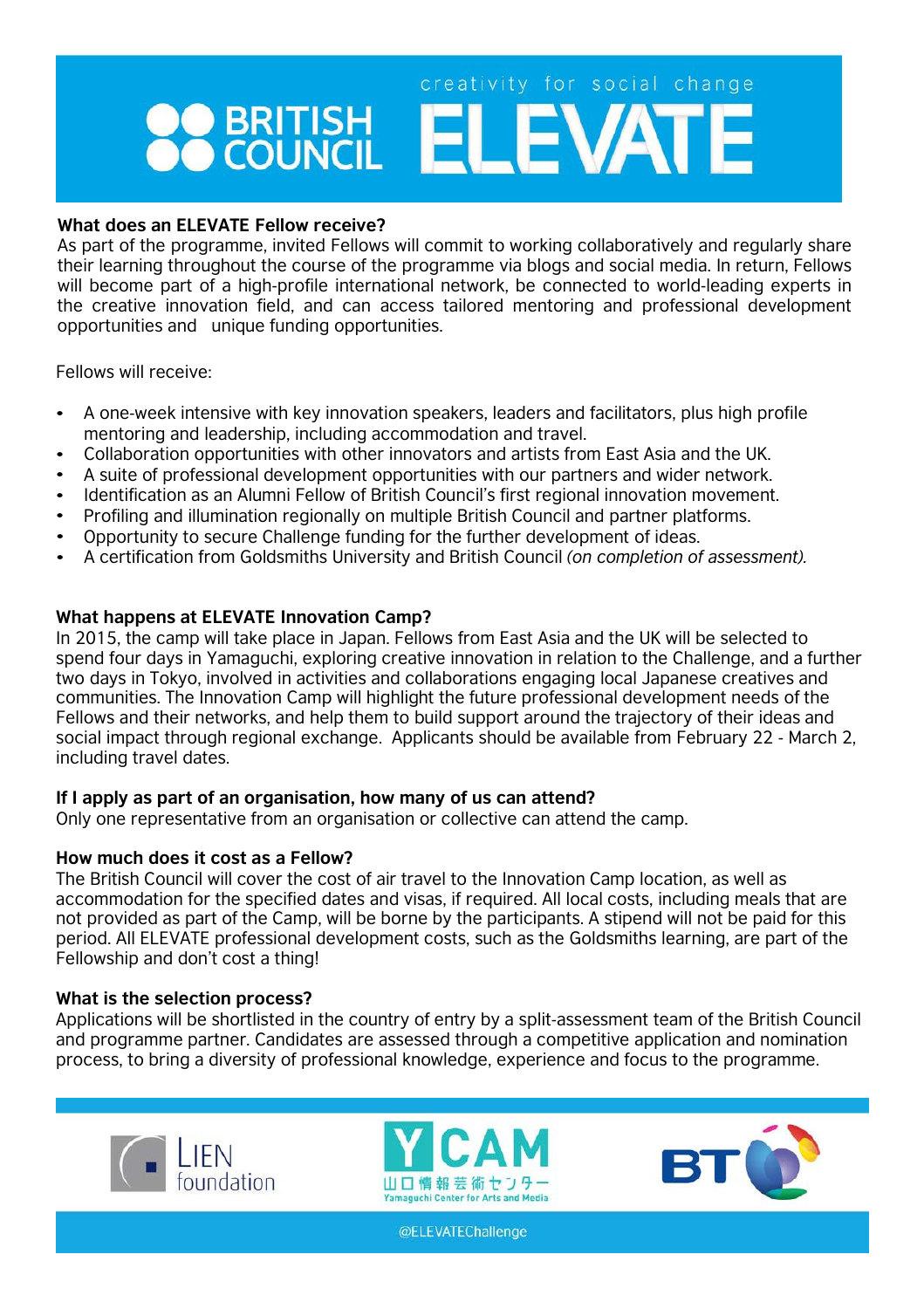## creativity for social change BRITISH EL

Participants are selected on the basis of their idea, values, leadership potential, and commitment to making a difference in society.

Shortlisted entrants will then be asked to conduct a 30-minute Skype interview. The most exceptional entries from each country will be submitted to the formal judging panel made up of regional partners from Asia and the UK, external education and play experts and a British Council staff member. The final 12 Fellows will be notified two weeks after their ideas have been submitted. The Fellows will travel to the Innovation Camp in February 2015, after which they will have six weeks to resubmit their ideas. Prize money will be awarded to the ideas deemed most suitable, creative and scalable. Submission criteria will be provided prior to this stage.

Decisions are final and we hope you understand that, due to the anticipated high volume of applications, we cannot enter into any correspondence regarding unsuccessful applications.

## **How do I submit my idea?**

Entries should be made at.

Entries must include:

- a) Your personal details as requested in the application form
- b) Youtube link to your two (2)-minute video which addresses the Challenge # 1 brief
- c) Responses to the questions regarding selection criteria
- d) A link to, or upload of, one additional piece of supporting material

## **What format should the video be in?**

Videos should be no longer than two minutes, and should be uploaded to Youtube as a private video (not viewable by the public). We ask that you cut and paste the link into the application form. Please ensure it isn't password protected.

#### **What is the purpose of the video?**

A video allows the international selection panel to meet you while in their respective countries. It gives us an idea of who you are and how you present yourself, and will help us to understand how connected you are to the idea you're putting forward. We ask that you appear in the video, so we can learn more about you and the idea in person.

#### **How fully formed should my idea be?**

An idea, of course, is just an idea, but we do need to be able to see its promise in a real way. We're looking for ideas that represent your values, communicate the way you use creativity to think about solving some of the world's problems, and your willingness to work with others in developing your idea. Your idea needs to have some realistic probability for application, and the potential to be further developed, by either yourself or someone else. Your idea can still be in ideation stage, though. That's why we're bringing you together with people from other disciplines, so you can find a someone who might be able to fill the skills gaps you need.